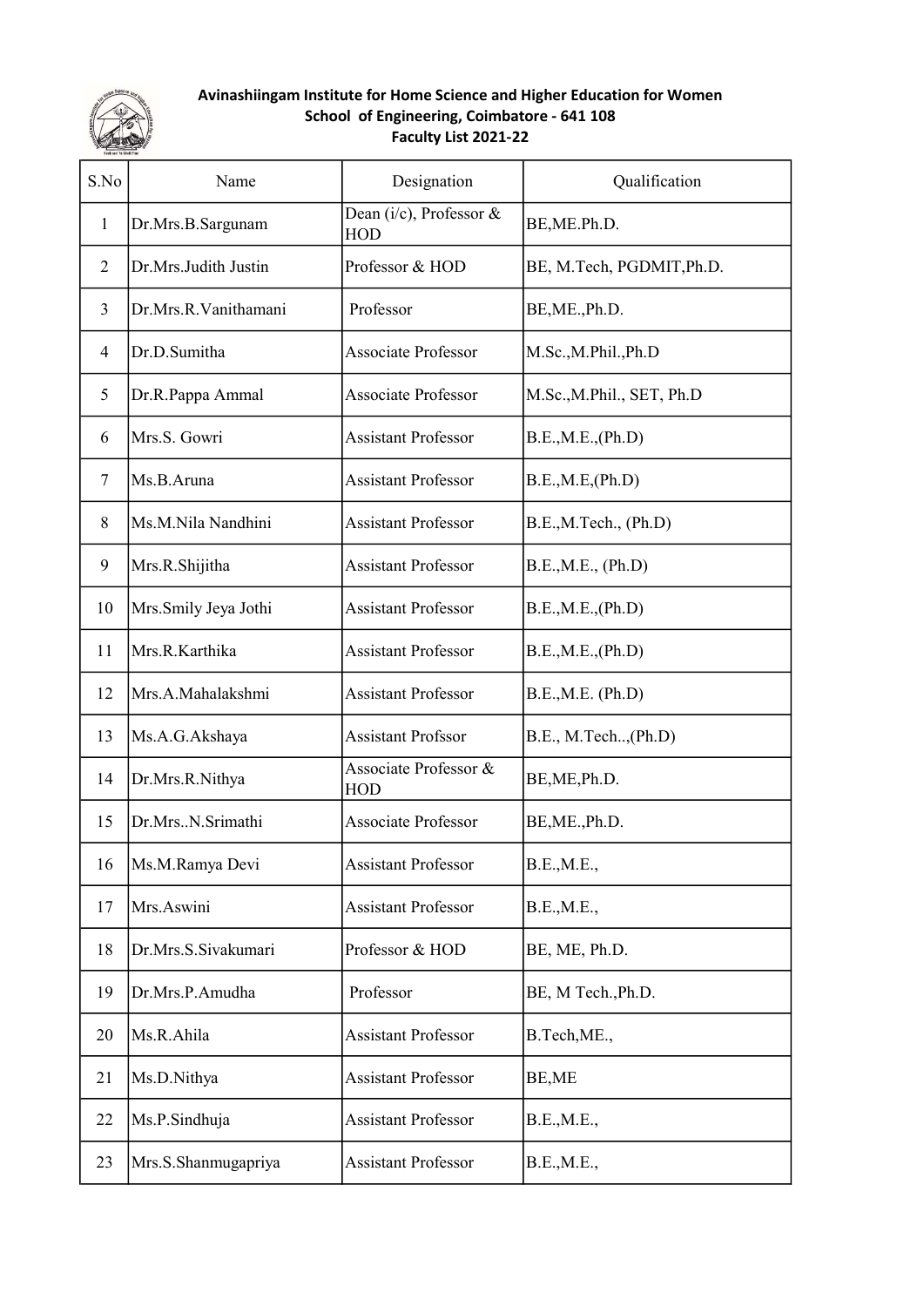| 24 | Dr.K.Rajakumari            | Associate Professor             | B.Tech., M.Tech., Ph.D          |
|----|----------------------------|---------------------------------|---------------------------------|
| 25 | Dr.Ms.R.Sudarmani          | <b>Associate Professor</b>      | BE, ME., Ph.D.                  |
| 26 | Mrs.K.Dhivya               | <b>Assistant Professor</b>      | B.E., M.E.,                     |
| 27 | Ms.Archana.K.V.            | <b>Assistant Professor</b>      | BE, ME                          |
| 28 | Ms.R.Chitra                | <b>Assistant Professor (SS)</b> | BE, ME                          |
| 29 | Dr.Ms.D.Veeravanitha       | <b>Associate Professor</b>      | BE, ME, Ph.D.                   |
| 30 | Mrs.S.Priyadharshini       | <b>Assistant Professor</b>      | BE, ME.                         |
| 31 | Dr.Ms.Ayisha Begam A.      | <b>Associate Professor</b>      | M, Sc, M. Phil, B. Ed,<br>Ph.D. |
| 32 | Dr.(Mrs.)K.Annaram         | Professor                       | BE., ME., Ph.D                  |
| 33 | Dr.Ms.A.Lovelin Jerald     | Professor                       | BE, ME, Ph.D.                   |
| 34 | Dr.Mrs.Malarvizhi S.       | <b>Associate Professor</b>      | B.Sc,M.Sc, M.Phil,Ph.D.         |
| 35 | Dr.P.Hemaprabha            | <b>Associate Professor</b>      | BE, M. Tech, Ph.D.              |
| 36 | Dr.A.Reni                  | <b>Associate Professor</b>      | BE, M. Tech., Ph.D.             |
| 37 | Dr.S.Ramani                | <b>Assistant Professor</b>      | B.E., M.E., Ph.D                |
| 38 | Dr.D.Radhapriya            | <b>Assistant Professor</b>      | M.Sc., M.Phil., NET., Ph.D      |
| 39 | Mrs.A.Caroline             | <b>Assistant Professor</b>      | B.Tech., M.Tech.,               |
| 40 | Ms.B.T.Nithiya Priya       | <b>Assistant Professor</b>      | B.Tech., M.Tech.,               |
| 41 | Ms.Safreena Kabeer         | <b>Assistant Professor</b>      | B.Tech., M.Tech.,               |
| 42 | Ms.K.Pooja                 | <b>Assistant Professor</b>      | BE, ME                          |
| 43 | Ms.M.Sabaana               | <b>Assistant Professor</b>      | BE, ME                          |
| 44 | Dr.Mrs.Lakshmi Priya.T.K.S | Professor & Head                | BE, ME, Ph.D.                   |
| 45 | Dr.Ms.A.Arulmozhi          | <b>Associate Professor</b>      | BE, ME, Ph.D.                   |
| 46 | Dr.Mrs.S.Shanthi           | <b>Assistant Professor</b>      | BE, ME., Ph.D.                  |
| 47 | Ms.N.Alagu Sundari         | <b>Assistant Professor</b>      | BE, ME., (Ph.D)                 |
| 48 | Mrs.S.Bhuvaneshwari        | <b>Assistant Professor</b>      | BE, ME.                         |
| 49 | Dr.Ms.Poongodi T.          | <b>Assistant Professor (SG)</b> | M.Sc,M.Phil,B.Ed,PGDCA,         |